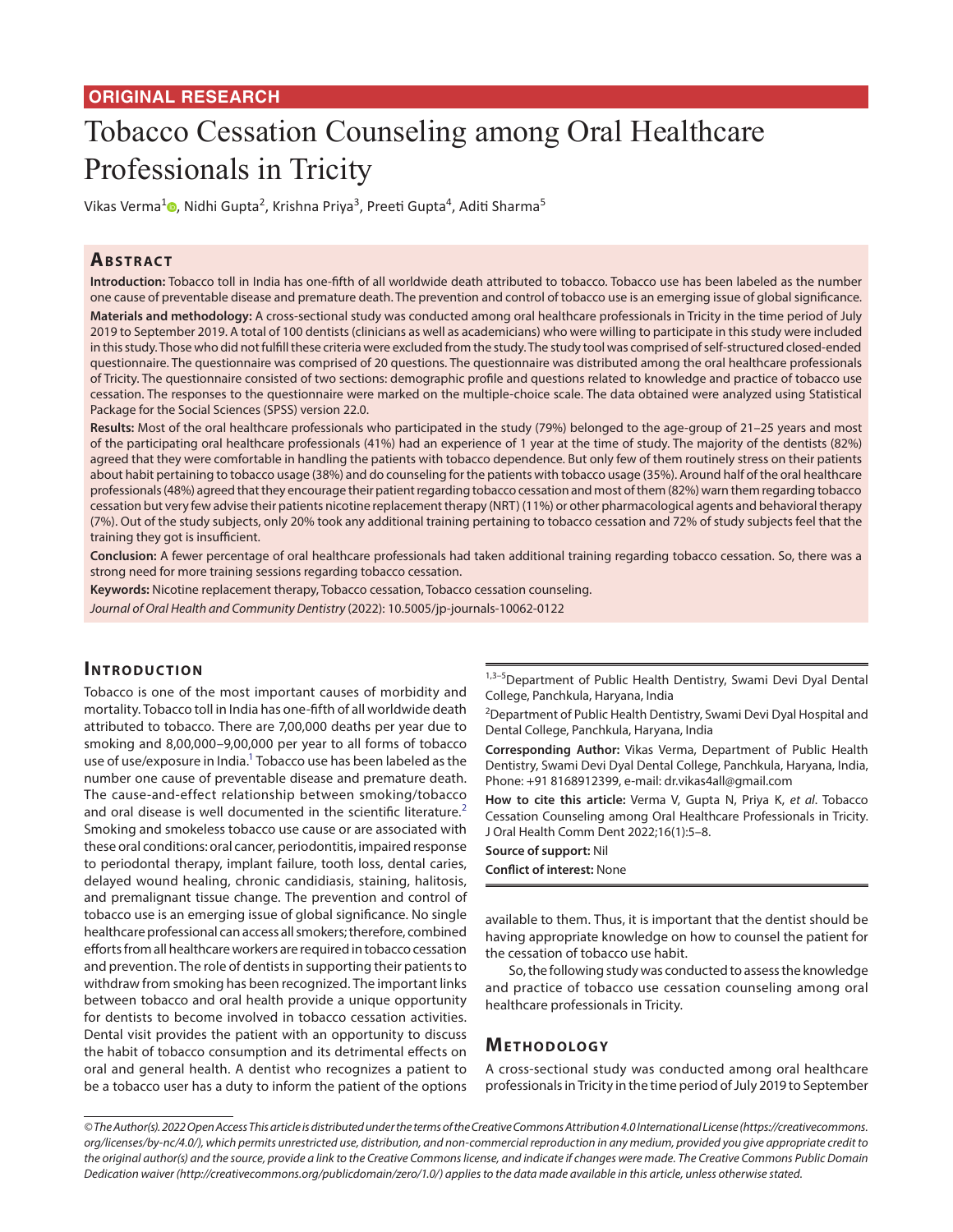2019. A total of 100 dentists (clinicians as well as academicians) who were willing to participate in this study were included in this study. Those who did not fulfill these criteria were excluded from the study.

The study tool was comprised of self-structured closed-ended questionnaire. The questionnaire was comprised of 20 questions. The questionnaire was distributed among the oral healthcare professionals of Tricity. The questionnaire consisted of two sections:

- Demographic profile, including age, sex status, and practicing experience of the oral healthcare professionals.
- Questions related to knowledge and practice of tobacco use cessation.

The responses to the questionnaire were marked on the multiple-choice scale. The data obtained were analyzed using Statistical Package for the Social Sciences (SPSS) version 22.0.

# **RESULTS**

The demographic data of oral healthcare practitioners participated in the study are summarized in [Table 1](#page-1-0). Most of the oral healthcare professionals who participated in the study (79%) belonged to the age-group of 21–25 years; 18% of them belonged to the age-group of 26–30 years and very few of them (35%) were from age-group above 30 years. Out of the study subjects, 51% were males and 49% were females. Thirty-eight percent of the oral healthcare professionals were academicians, 39% were practicing clinicians, whereas 23% of them were in both, academics and practicing. Most of the participating oral healthcare professionals (41%) had an experience of 1 year at the time of study and 29% and 16% of them had 2 and 3 years, respectively, whereas few of them (14%) had more than 4 years at the time of study being conducted.

[Table 2](#page-2-0) describes the knowledge of oral healthcare professionals toward tobacco cessation counseling. The majority of the dentists (82%) agreed that they were comfortable in handling the patients with tobacco dependence. But only few of them routinely stress on their patients about habit pertaining to tobacco usage (38%) and do counseling of the patients

<span id="page-1-0"></span>

| Variable          | Number (N) | Percentage (%) |
|-------------------|------------|----------------|
| Age               |            |                |
| $21-25$ years     | 79         | 79%            |
| $26 - 30$ years   | 18         | 18%            |
| Above 30 years    | 3          | 3%             |
| Sex               |            |                |
| Male              | 51         | 51%            |
| Female            | 49         | 49%            |
| <b>Status</b>     |            |                |
| Academician       | 38         | 38%            |
| Practicing        | 39         | 39%            |
| <b>Both</b>       | 23         | 23%            |
| Up to 1 years     | 41         | 41%            |
| Years in practice |            |                |
| 2 years           | 29         | 29%            |
| 3 years           | 16         | 16%            |
| 4 years and above | 14         | 14%            |

with tobacco usage (35%). Around half of the oral healthcare professionals (48%) agreed that they encourage their patients regarding tobacco cessation and most of them (82%) warn them regarding tobacco cessation but very few advise their patients nicotine replacement therapy (NRT) (11%) or other pharmacological agents and behavioral therapy (7%). About 69% of study subjects got positive feedback from patients after counseling but only 34% of them observed any change in habit pattern in the patients with tobacco usage. Less than half of the study subjects (40%) agreed that they ask their patients to identify potential negative consequences of tobacco use.

Out of the study subjects, only 20% took any additional training pertaining to tobacco cessation and 72% of study subjects feel that the training they got is insufficient. More than half of the study subjects (65%) agreed that they ask their patients regarding the barriers they are facing in quitting the habit and half of them (53%) feel that the chances of quitting the habit has increased after their advice to patients but only 24% of oral healthcare professionals repeated the motivational interventions and 21% used to arrange the scheduled follow-up.

Only 8% of the oral healthcare professionals had referred any of their patients with heavy dependence to psychiatrists for counseling, whereas most of them (92%) agreed that proven therapies regarding treatment of tobacco dependence should be covered by health insurance plans, as 84% of study subjects had assessed that the tobacco users are not willing to quit the habit in a first attempt. Fifty-nine percent of the study subjects agreed that they are aware their patients of assistance, such as telephone quitlines and local health clinic services, that might be available to help patients quit smoking. Lastly, we have assessed in our survey that 77% of participating oral healthcare professionals were aware of "World No Tobacco Day."

### **Discussion**

Use of any form of tobacco always has a harmful effect on oral health as well as the overall health of the people. It has been found that most tobacco users failed to quit, if they do it without seeking any treatment or professional help.<sup>[3](#page-3-2)</sup> It has been proved in many studies that tobacco cessation programs are of great help to the users who want to quit tobacco. $3,4$  $3,4$  $3,4$ 

Healthcare professionals' involvement in the tobacco control is an essential way of dealing with this man-made epidemic. Hence, the present study analyzed various parameters about tobacco cessation counseling among oral healthcare professionals in Tricity.

In the present study, 82% of oral healthcare professionals were comfortable in handling the patients with tobacco dependence which was much similar to a study done by Vinod et al.,<sup>[5](#page-3-4)</sup> where 77.4% of the dentists were quite comfortable. In our study, only 35% of oral healthcare professionals had ever done counseling of their patients regarding tobacco usage which is contrary to the study conducted by Singla et al.<sup>[6](#page-3-5)</sup> in which 60.3% of dentists educated their patients regarding the tobacco cessation during their practice.

The additional training among oral healthcare professionals regarding the tobacco cessation might play an important role. So in our study, we assessed that only 20% of oral healthcare professionals have taken any additional training pertaining to tobacco cessation which was contrary to a study conducted by Vinod et al.,<sup>[5](#page-3-4)</sup> where only 5% of oral healthcare professionals had taken additional training. But a similar finding was found in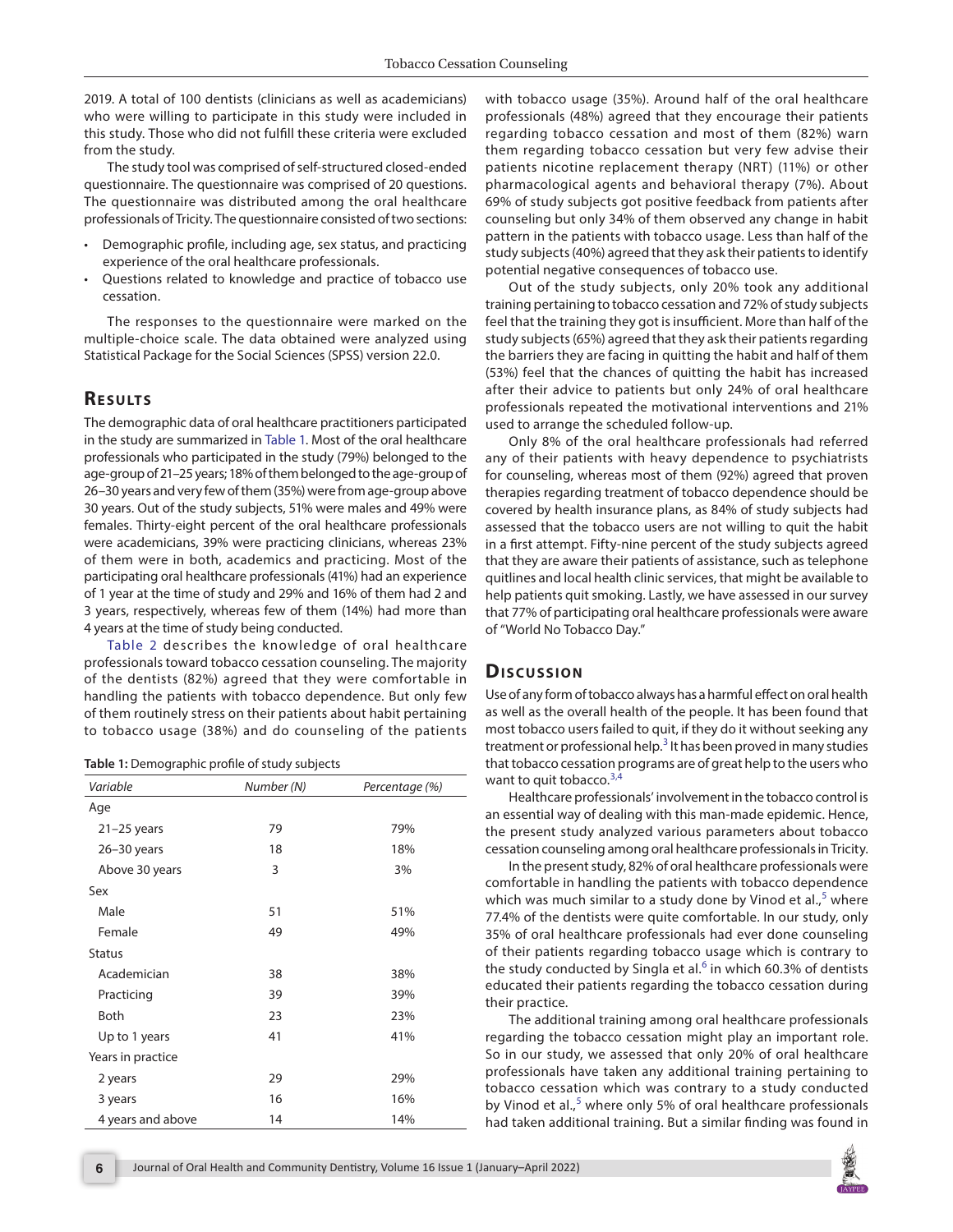| SI. No. | Question                                                                                                                                                    | Yes | No  |  |
|---------|-------------------------------------------------------------------------------------------------------------------------------------------------------------|-----|-----|--|
| 1       | Are you comfortable in handling the patients with tobacco dependence?                                                                                       | 82% | 18% |  |
| 2       | Do you routinely stress on your patients about habit pertaining to tobacco usage?                                                                           | 38% | 62% |  |
| 3       | Do you do counseling for the patients with tobacco usage?                                                                                                   | 35% | 65% |  |
| 4       | Do you encourage the patients need for why quitting is personally relevant?                                                                                 | 48% | 52% |  |
| 5       | Do you tell patients to identify potential benefits of stopping tobacco use?                                                                                | 42% | 58% |  |
| 6       | Do you ask the patients to identify potential negative consequences of tobacco use?                                                                         | 40% | 60% |  |
| 7       | What steps do you take for habit cessation of the patients?                                                                                                 |     |     |  |
|         | Warn                                                                                                                                                        |     | 82% |  |
|         | Advise nicotine replacement therapy                                                                                                                         | 11% |     |  |
|         | Other pharmacological agents and behavioral therapy                                                                                                         |     | 7%  |  |
| 8       | Have you taken any additional training pertaining to tobacco cessation?                                                                                     | 20% | 80% |  |
| 9       | Do you feel training you got is sufficient?                                                                                                                 | 28% | 72% |  |
| 10      | Do you feel chances of quitting habit have increased after you advised patients to quit the habit?                                                          | 53% | 47% |  |
| 11      | Do you ask the patients to identify barriers or impediments to quitting?                                                                                    | 65% | 35% |  |
| 12      | Do you repeat the motivational interventions every time to unmotivated patients?                                                                            | 24% | 76% |  |
| 13      | Do you arrange scheduled follow-up contact, in person or by telephone, preferably within the first week after the<br>quit date?                             | 21% | 79% |  |
| 14      | Did you get any positive feedback from the patients after counseling?                                                                                       | 69% | 31% |  |
| 15      | Have you ever thought of referring the patients with heavy dependence to psychiatrists for counseling?                                                      | 8%  | 92% |  |
| 16      | Have you observed any change in habit pattern in the patients with tobacco usage?                                                                           | 34% | 66% |  |
| 17      | Proven therapies for the treatment of tobacco dependence should be covered by health insurance plans. Do you<br>agree?                                      | 92% | 8%  |  |
| 18      | Do you aware patients of assistance that might be available to help patients quit smoking, such as telephone<br>quitlines and local health clinic services? | 59% | 41% |  |
| 19      | Do you assess-Is the tobacco user willing to make a quit attempt at this time?                                                                              | 16% | 84% |  |
| 20      | "World No Tobacco Day" was held on [date]. Do you remember it?                                                                                              | 77% | 23% |  |

<span id="page-2-0"></span>**Table 2:** Questionnaire assessing knowledge of oral healthcare professionals toward tobacco cessation counseling

Applegate et al. $<sup>7</sup>$  $<sup>7</sup>$  $<sup>7</sup>$  study, where less than a quarter got training</sup> related to tobacco cessation, whereas Singla et al.<sup>[6](#page-3-5)</sup> reported that 50% of the dentists participated in their study got some training related to tobacco cessation counseling.

In our study, only 11% of the oral healthcare professionals used NRT for the habit cessation of patients; most of them (82%) usually warn their patients regarding tobacco cessation and very few of them (7%) ever used any pharmacological agents and behavioral therapy. These findings are very much similar to the findings of Singla et al.,<sup>[6](#page-3-5)</sup> where 12.5% of the dentists have ever used the tobacco cessation aid like NRT gums and patches during their practice. This might be attributed to a lack of information about the product availability, inconsistent academic detailing of the dental professionals regarding these products by pharmaceutical companies, and the high cost of these products.

The present study assessed that very few oral healthcare professionals (8%) ever thought of referring the patient with heavy dependence to psychiatrists for further counseling that might be because of a lack of interest or proper knowledge regarding the tobacco cessation counseling among the oral healthcare professionals. Also in our study, high proportions of oral healthcare professionals recommended the inclusions of tobacco use interventions in dental clinics which were very similar to a study in Chennai by Chandrashekhar et al.[8](#page-3-7)

It was found in this study that appropriate training to the dentists might encourage them to advocate tobacco cessation interventions in the clinics similar to the study conducted by Chowdhary et al.<sup>9</sup> The inclusion of tobacco cessation interventions in the dental curriculum will help oral healthcare professionals to promote quitting the habit of patients in clinics.

Some of the acknowledged limitations of this study were that it was subjective and respondents may not respond accurately. Moreover, the patient's perspective of the effectiveness of counseling was not done.

# **CONCLUSION**

The present study analyzed various parameters about tobacco cessation counseling among oral healthcare professionals in Tricity. A fewer percentage of oral healthcare professionals had taken additional training regarding tobacco cessation. So, there was a strong need for more training sessions regarding tobacco cessation. More courses on regular and distant learning programs should be designed by established institutions and organizations like the Indian Dental Association along with regular continuing dental education programs with wider coverage and emphasis on pivotal role played by dental professionals on regular basis.

# **ORCID**

*Vikas Verm[a](https://orcid.org/0000-0002-6226-5448)* https://orcid.org/0000-0002-6226-5448